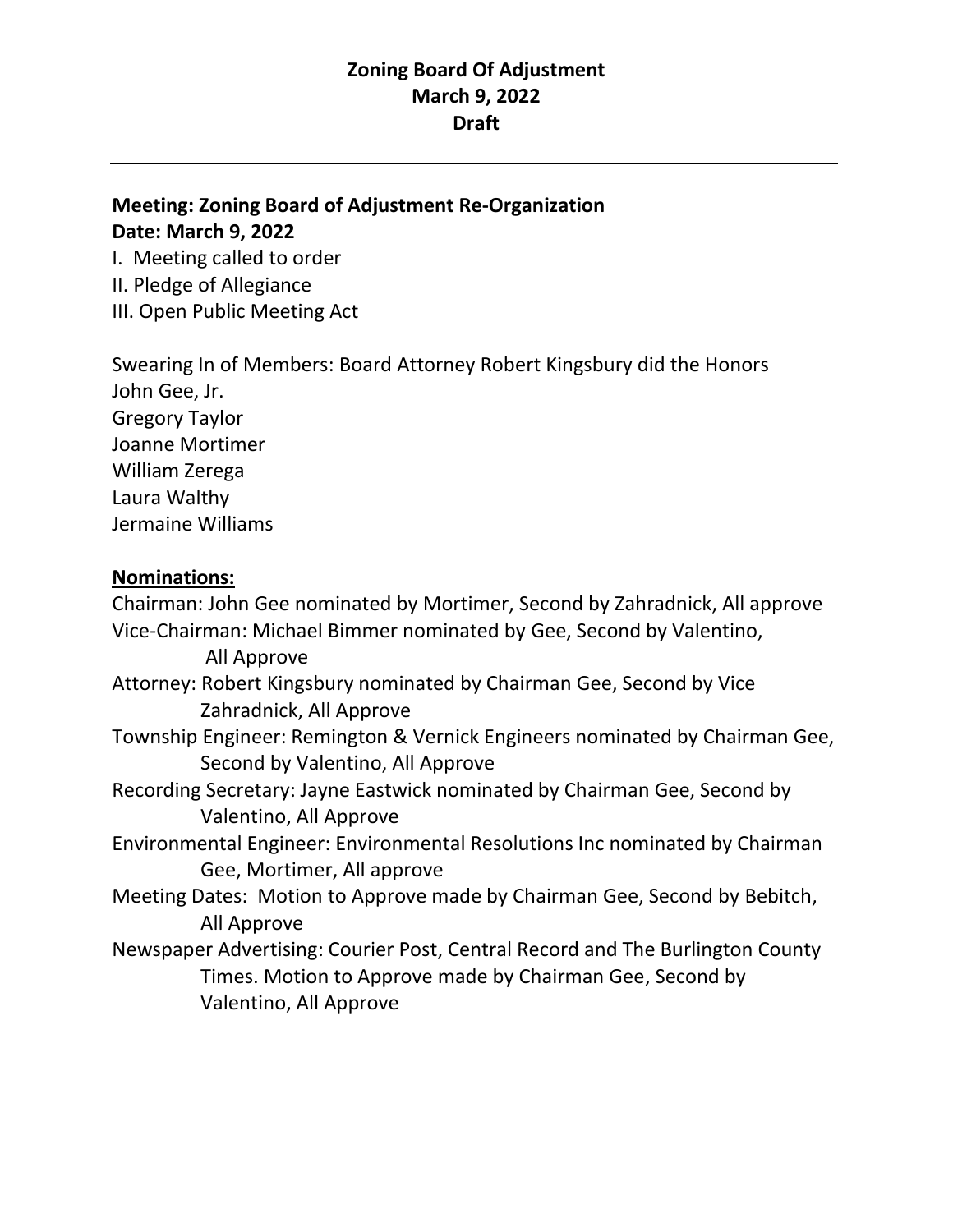## **Zoning Board Of Adjustment March 9, 2022 Draft**

IV. Roll Call

| <b>Member</b>           | Present | <b>Absent</b> |
|-------------------------|---------|---------------|
| Chairman John Gee, Jr.  | Χ       |               |
| V. Chair Michael Bimmer |         | Χ             |
| Miriam Bebitch          | Χ       |               |
| John Zaradnick          | X       |               |
| Karen Radie             |         | Χ             |
| Lu Valentino            | Χ       |               |
| Joanne Mortimer Alt #1  | Χ       |               |
| William Zerega Alt #2   |         |               |
| Laura Walthy Alt #3     | Χ       |               |
| Jermaine Williams       |         |               |

## **V. New Business:**

**1. 12 Anna Ave**- Block 108 Lot 8; Harry Andrews; Z-21-15 Zone: Residence District (R-2) Existing Use: 2 Family Dwelling Proposed Use: 2 Family Dwelling Application: Pre-Existing use Approval

Board Member Ms. Mortimer recused herself, She is an employee of Applicant

Mrs. Cutry will present the case and was sworn in by Board Solicitor Kingsbury.

The Applicant is seeking "pre-existing use approval" for what has been a duplex since it was built in 1942.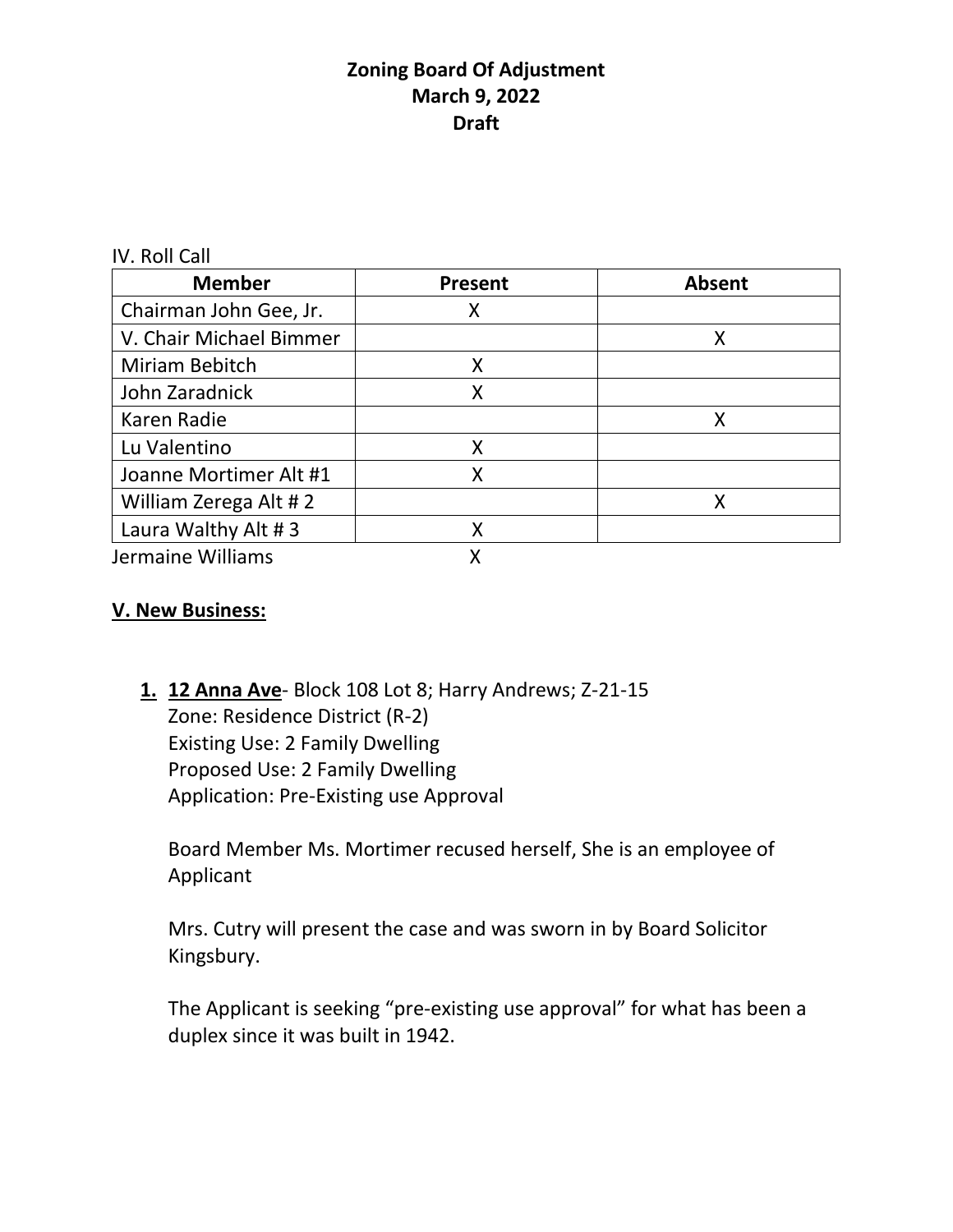# **Zoning Board Of Adjustment March 9, 2022**

#### **Draft**

Chairman Gee commented that he has always known the property as a duplex. One of his fellow Teammates use to live in the upstairs unit. The property predates Township Zoning Code. He stated let's rely on Board solicitor Kingsbury for guidance.

Board Solicitor Kingsbury stated that Zoning Law was established in 1960, and other cases have been heard since then. If the Zoning Board sees fit to adopt a Resolution stating that 12 Anna Ave is considered a Duplex then it will be memorialized as such.

Mrs. Cutry also introduced into evidence a recent Utility Statement showing that 2 separate bills are generated for this property. Board Solicitor Kingsbury stated that unfortunately, that does not prove it to be a duplex.

Board Member Bebitch asked if there were two PSE&G meters? Mrs. Cutry stated yes there are.

Chairman Gee asked for Board Member comments. None

Chairman Gee opened the meeting to the General Public. None Chairman Gee closed the Public Portion.

Chairman Gee asked if a Board Member would like to make a motion that this property predates Zoning Law, and is considered a Duplex. Mr. Zahradnick made the motion, second by Ms. Valentino, All Approve

**2.** Discussion: Review of Proposed Changes and Additions to Township Code: Board Solicitor received the proposed changes just before the meeting and does not feel adequate time was allowed for review.

#### **VII. Old Business:**

1. Resolution Z-21-14 215 W Main St- Block 64, Lot 24; H. James Santoro, Inc.

A Motion to accept the Resolution was made by Mr. Zahradnick, second by Ms. Valentino, All Accept